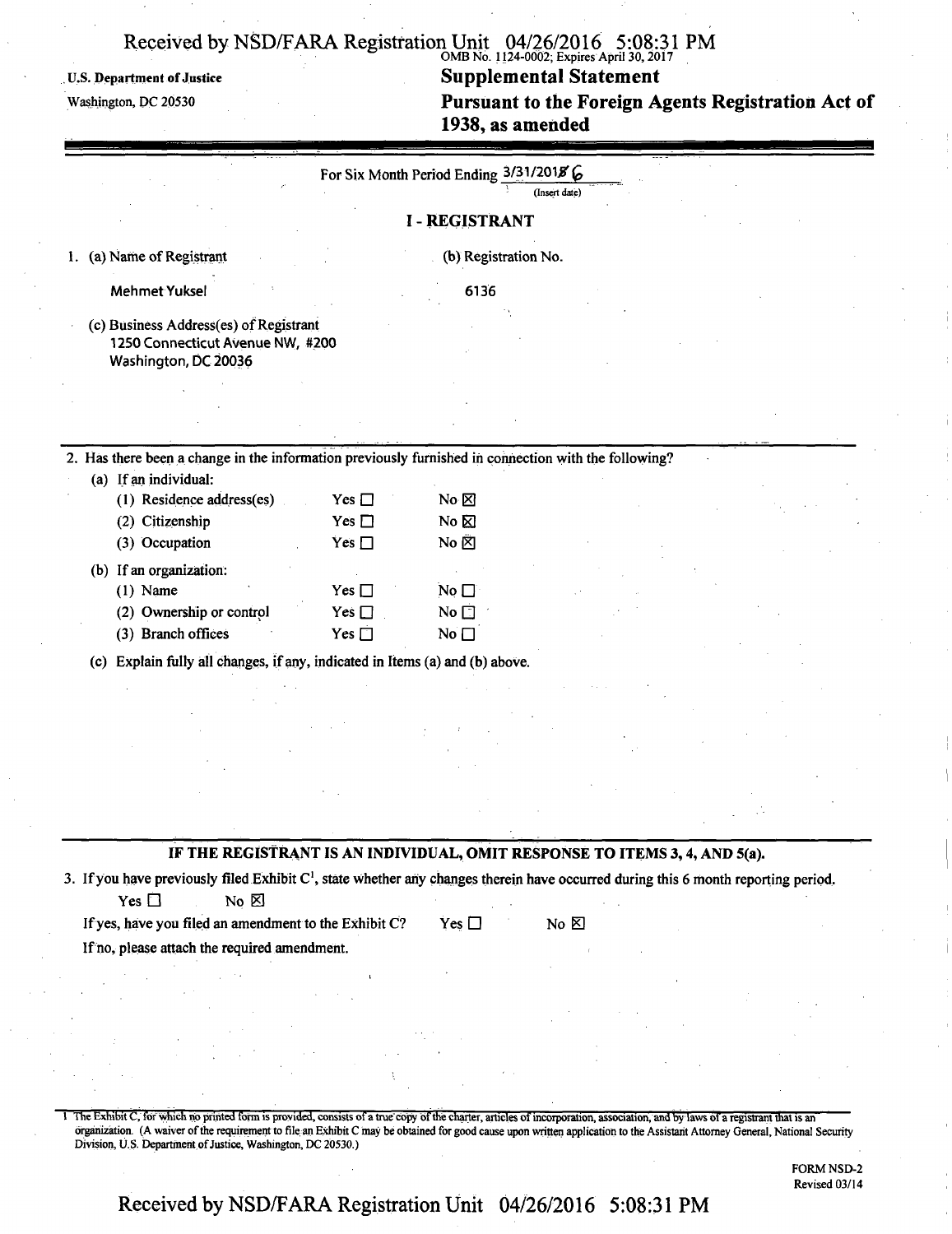|                                                           |                                                                                      | 4. (a) Have any persons ceased acting as partners, officers, directors or similar officials of the registrant during this 6 month reporting period? |           |                       |
|-----------------------------------------------------------|--------------------------------------------------------------------------------------|-----------------------------------------------------------------------------------------------------------------------------------------------------|-----------|-----------------------|
| Yes $\square$                                             | No $\Box$                                                                            |                                                                                                                                                     |           |                       |
| If yes, furnish the following information:                |                                                                                      |                                                                                                                                                     |           |                       |
| Name<br>N/A                                               |                                                                                      | Position                                                                                                                                            |           | Date Connection Ended |
|                                                           |                                                                                      |                                                                                                                                                     |           |                       |
|                                                           |                                                                                      |                                                                                                                                                     |           |                       |
|                                                           |                                                                                      | (b) Have any persons become partners, officers, directors or similar officials during this 6 month reporting period?                                |           |                       |
| Yes $\Box$                                                | No $\square$                                                                         |                                                                                                                                                     |           |                       |
| If yes, furnish the following information:                |                                                                                      |                                                                                                                                                     |           |                       |
| Name<br>N/A                                               | <b>Residence Address</b>                                                             | Citizenship                                                                                                                                         | Position  | Date Assumed          |
|                                                           |                                                                                      |                                                                                                                                                     |           |                       |
|                                                           |                                                                                      |                                                                                                                                                     |           |                       |
|                                                           |                                                                                      |                                                                                                                                                     |           |                       |
|                                                           |                                                                                      | 5. (a) Has any person named in Item 4(b) rendered services directly in furtherance of the interests of any foreign principal?                       |           |                       |
| Yes $\Box$                                                | No $\square$<br>If yes, identify each such person and describe the service rendered. |                                                                                                                                                     |           |                       |
| N/A                                                       |                                                                                      |                                                                                                                                                     |           |                       |
|                                                           |                                                                                      |                                                                                                                                                     |           |                       |
|                                                           |                                                                                      |                                                                                                                                                     |           |                       |
| secretarial, or in a related or similar capacity?<br>Name | <b>Residence Address</b>                                                             | Citizenship                                                                                                                                         | Position  | Date Assumed          |
|                                                           |                                                                                      |                                                                                                                                                     |           |                       |
| N/A                                                       |                                                                                      |                                                                                                                                                     |           |                       |
|                                                           |                                                                                      |                                                                                                                                                     |           |                       |
|                                                           |                                                                                      |                                                                                                                                                     |           |                       |
|                                                           |                                                                                      |                                                                                                                                                     |           |                       |
|                                                           | connection with the registrant during this 6 month reporting period?                 | (c) Have any employees or individuals, who have filed a short form registration statement, terminated their employment or<br>Yes $\square$ .        | No $\Box$ |                       |
| If yes, furnish the following information:                |                                                                                      |                                                                                                                                                     |           |                       |
| Name<br>N/A                                               |                                                                                      | Position or Connection                                                                                                                              |           | Date Terminated       |
|                                                           |                                                                                      |                                                                                                                                                     |           |                       |
|                                                           |                                                                                      |                                                                                                                                                     |           |                       |
|                                                           |                                                                                      | (d) Have any employees or individuals, who have filed a short form registration statement, terminated their connection with any foreign             |           |                       |
| principal during this 6 month reporting period?           | Yes $\Box$                                                                           | No $\square$                                                                                                                                        |           |                       |
| If yes, furnish the following information:<br>Name        | Position or Connection                                                               | <b>Foreign Principal</b>                                                                                                                            |           | Date Terminated       |
| N/A                                                       |                                                                                      |                                                                                                                                                     |           |                       |
|                                                           |                                                                                      |                                                                                                                                                     |           |                       |
|                                                           |                                                                                      |                                                                                                                                                     |           |                       |
|                                                           |                                                                                      |                                                                                                                                                     |           |                       |
|                                                           |                                                                                      | 6. Have short form registration statements been filed by all of the persons named in Items 5(a) and 5(b) of the supplemental statement?             |           |                       |
| Yes $\overline{\boxtimes}$                                | No $\square$                                                                         |                                                                                                                                                     |           |                       |
|                                                           | If no, list names of persons who have not filed the required statement.              |                                                                                                                                                     |           |                       |
|                                                           |                                                                                      |                                                                                                                                                     |           |                       |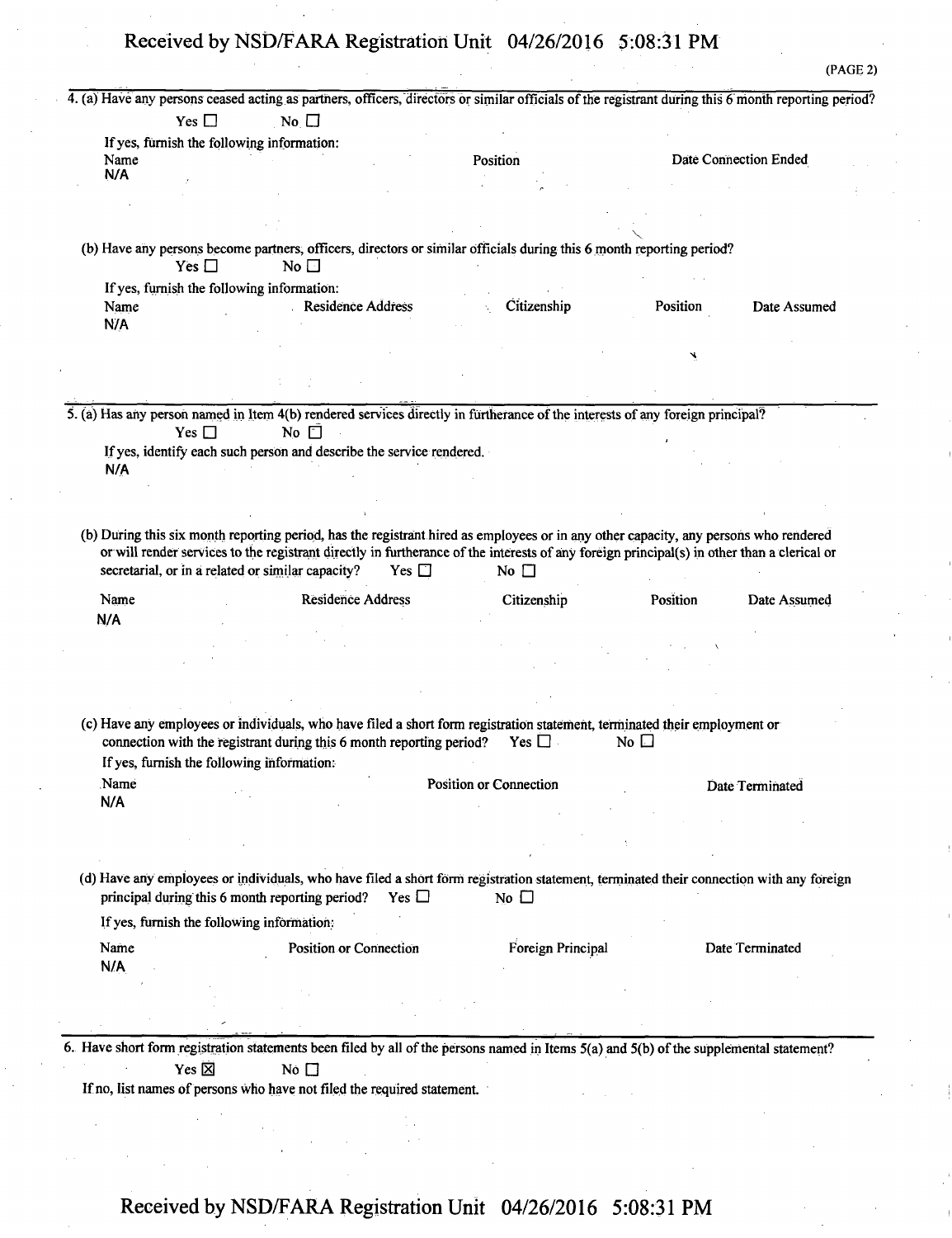(PAGE 3)

| 7. Has your connection with any foreign principal ended during this 6 month reporting period?<br>If yes, furnish the following information:                            |                |            |                | Yes $\Box$          | No $\boxtimes$ |  |
|------------------------------------------------------------------------------------------------------------------------------------------------------------------------|----------------|------------|----------------|---------------------|----------------|--|
| Foreign Principal                                                                                                                                                      |                |            |                | Date of Termination |                |  |
| N/A                                                                                                                                                                    |                |            |                |                     |                |  |
|                                                                                                                                                                        |                |            |                |                     |                |  |
|                                                                                                                                                                        |                |            |                |                     |                |  |
|                                                                                                                                                                        |                |            |                |                     |                |  |
|                                                                                                                                                                        |                |            |                |                     |                |  |
| 8. Have you acquired any new foreign principal(s) <sup>2</sup> during this 6 month reporting period?<br>If yes, furnish th following information:                      |                |            |                | Yes $\square$       | No $\boxtimes$ |  |
| Name and Address of Foreign Principal(s)                                                                                                                               |                |            |                | Date Acquired       |                |  |
| N/A                                                                                                                                                                    |                |            |                |                     |                |  |
|                                                                                                                                                                        |                |            |                |                     |                |  |
|                                                                                                                                                                        |                |            |                |                     |                |  |
|                                                                                                                                                                        |                |            |                |                     |                |  |
|                                                                                                                                                                        |                |            |                |                     |                |  |
|                                                                                                                                                                        |                |            |                |                     |                |  |
|                                                                                                                                                                        |                |            |                |                     |                |  |
| 9. In addition to those named in Items 7 and 8, if any, list foreign principal(s) <sup>2</sup> whom you continued to represent during the 6 month<br>reporting period. |                |            |                |                     |                |  |
| Peoples' Democratic Party in Turkey (HDP)                                                                                                                              |                |            |                |                     |                |  |
|                                                                                                                                                                        |                |            |                |                     |                |  |
|                                                                                                                                                                        |                |            |                |                     |                |  |
|                                                                                                                                                                        |                |            |                |                     |                |  |
|                                                                                                                                                                        |                |            |                |                     |                |  |
|                                                                                                                                                                        |                |            |                |                     |                |  |
|                                                                                                                                                                        |                |            |                |                     |                |  |
| 10. (a) Have you filed exhibits for the newly acquired foreign principal(s), if any, listed in Item 8?<br>Exhibit $A^3$<br>Yes $\Box$                                  | No $\boxtimes$ |            |                |                     |                |  |
| Exhibit B <sup>4</sup><br>Yes $\square$                                                                                                                                | No $\boxtimes$ |            |                |                     |                |  |
| If no, please attach the required exhibit.                                                                                                                             |                |            |                |                     |                |  |
| (b) Have there been any changes in the Exhibits A and B previously filed for any foreign principal whom you                                                            |                |            |                |                     |                |  |
| represented during this six month period?                                                                                                                              |                | $Yes \Box$ | No $\boxtimes$ |                     |                |  |
| If yes, have you filed an amendment to these exhibits?                                                                                                                 |                | Yes $\Box$ | $No \times$    |                     |                |  |
| If no, please attach the required amendment.                                                                                                                           |                |            |                |                     |                |  |
|                                                                                                                                                                        |                |            |                |                     |                |  |
|                                                                                                                                                                        |                |            |                |                     |                |  |

4 The Exhibit B, which is filed on Form NSD-4, sets forth the information concerning the agreement or understanding between the registrant and the foreign principal.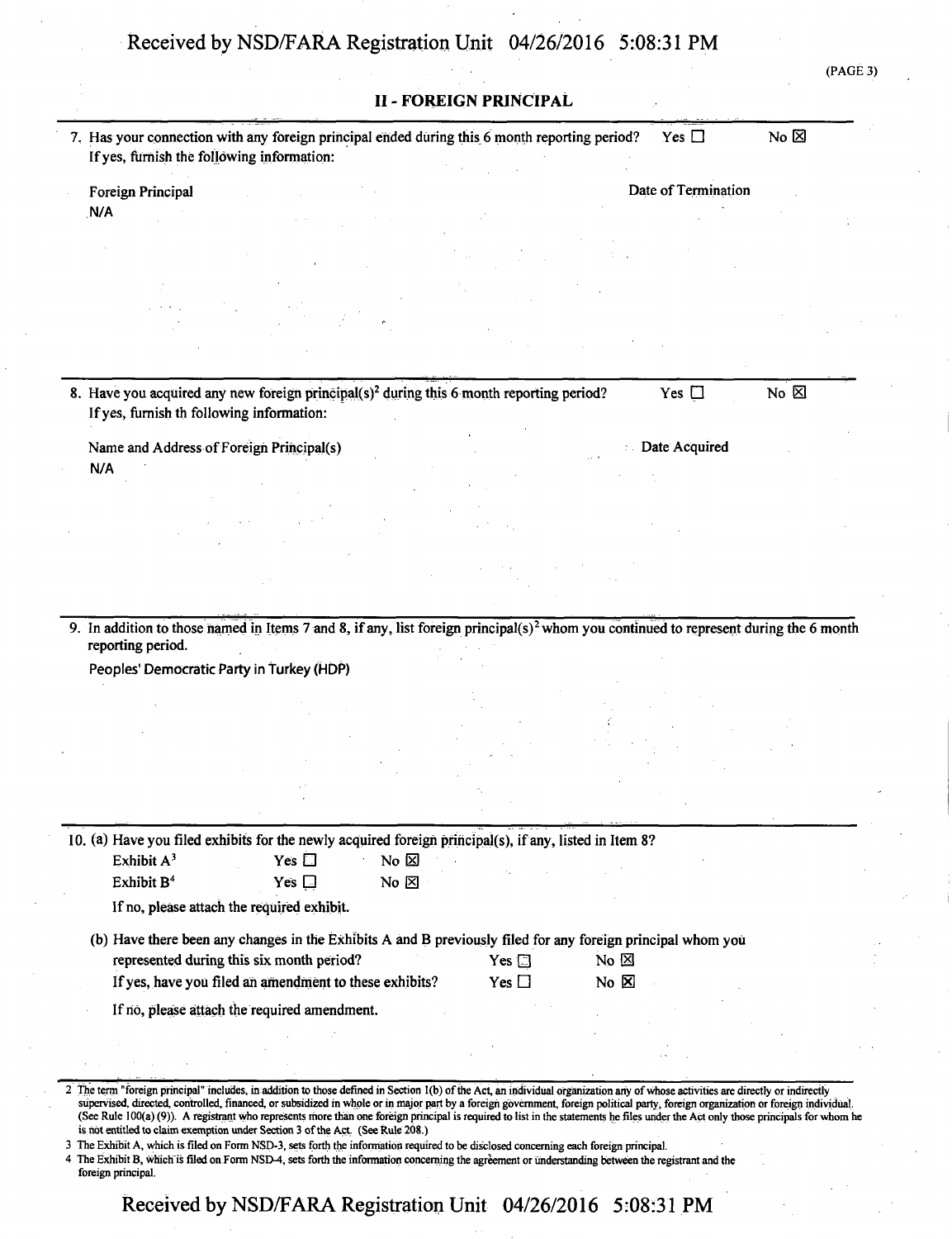#### **III - ACTIVITIES**

**11. During this 6 month reporting period, have you engaged in any activities for or rendered any services to any foreign principal named in Items 7, 8, or 9 of this statement?** Yes  $\boxtimes$  Yes  $\boxtimes$ 

**Ifyes, identify each foreign principal and describe in full detail your activities and services:** 

**12. During this 6 month reporting period, have you on behalf of any foreign principal engaged in political activity<sup>5</sup> as defined below?**   $Yes \boxtimes$  No  $\square$ 

**Ifyes, identify each such foreign principal and describe in full detail all such political activity, indicating, among other things, the relations, interests and policies sought to be influenced and the means employed to achieve this purpose. If the registrant arranged, sponsored or delivered speeches, lectures or radio and TV broadcasts, give details as to dates, places of delivery, names of speakers and subject matter.** 

**- December 17th, 2015: Meeting with Akbar Shahid Ahmed, The HufTington Post reporter, the subject of discussion was about the violation against Kurds in Turkey and the situation of Rojava in Syria.** 

**- March 2,2016: Interview with Anastasia Levchenko, Reporter Sputnik News on ongoing civil war in Turkey and situation of Kurds in Syria.** 

**- March 2nd, 2016: The meeting with Michael Maloof, G2 Bulletin -writer, the discuss was about the ongoing civil war in Kurdistan of Turkey and in situation of Kurds in Syria.** 

**-March 11th, 2016: The interview, via phone, with Noah Caldwell, freelancer and Reporter Which is covering Turkish diaspora.** 

**13. In addition to the above described activities, if any, have you engaged in activity on your own behalf which benefits your foreign principal(s)?** Yes  $\Box$  No  $\boxtimes$ 

**If yes, describe fully.** 

"Political activity," as defined in Section 1(0) of the Act, means any activity that the person engaging in believes will, or that the person intends to, in any way influence any agency or official of the Government of the United States or any section of the public within the United States with reference to formulating, adopting or changing the domestic or foreign policies of the United States or with reference to political or public interests, policies, or relations of a government of a foreign country or a foreign political party.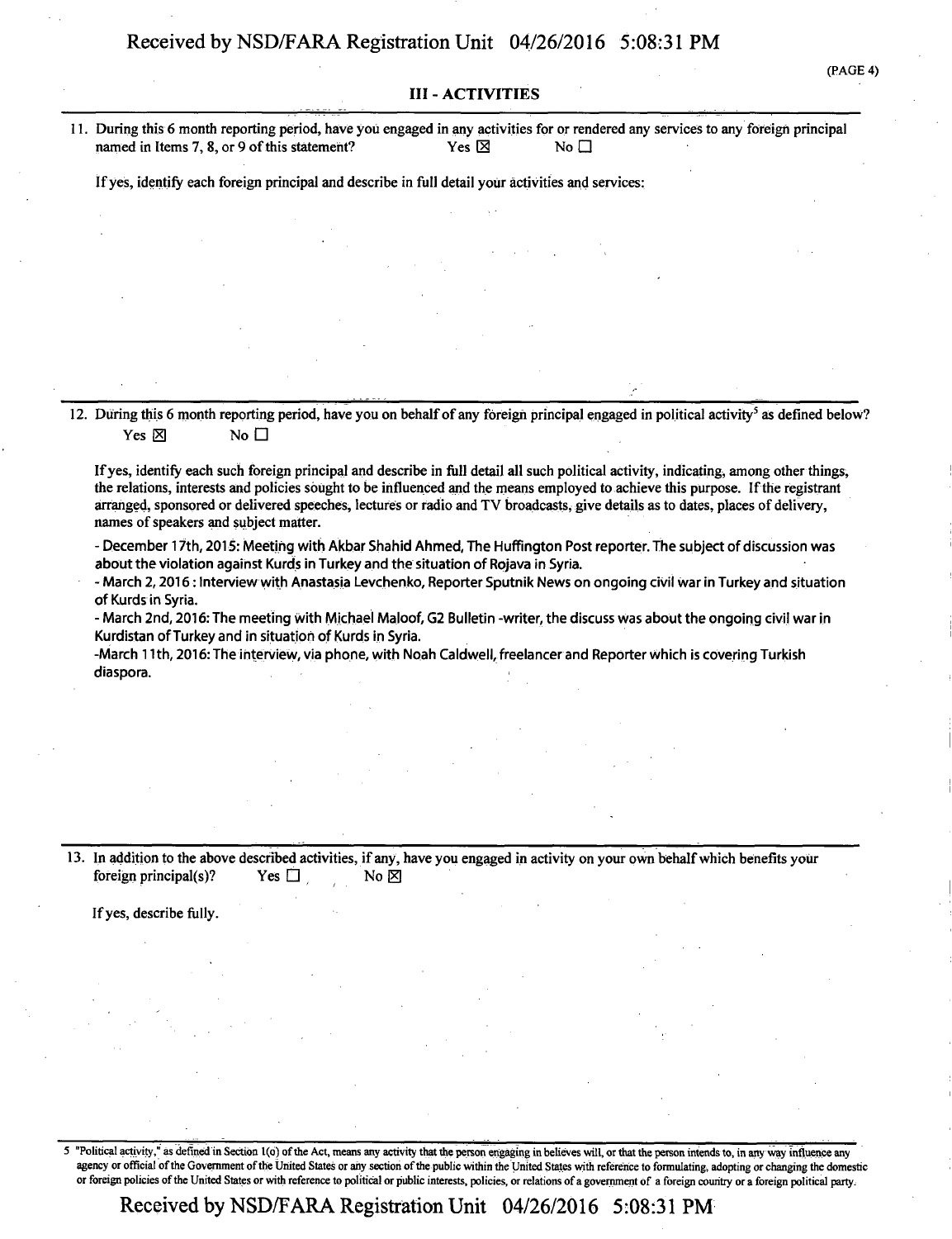#### **IV - FINANCIAL INFORMATION**

#### **14. (a) RECEIPTS-MONIES**

|                                            |                 | During this 6 month reporting period, have you received from any foreign principal named in Items 7, 8, or 9 of this     |  |
|--------------------------------------------|-----------------|--------------------------------------------------------------------------------------------------------------------------|--|
|                                            |                 | statement, or from any other source, for or in the interests of any such foreign principal, any contributions, income or |  |
| money either as compensation or otherwise? | Yes $\boxtimes$ | No <sub>1</sub>                                                                                                          |  |

**If no, explain why.** 

**If yes, set forth below in the required detail and separately for each foreign principal an account of such monies.<sup>6</sup>**

| Date       | From Whom           | Purpose                      | Amount        |
|------------|---------------------|------------------------------|---------------|
| 12/07/2015 | Peoples' Democratic | Travel and personal expenses | USA 10,000,00 |
|            | Party (HDP)         |                              |               |

USA 10,000.00

Total

**(b) RECEIPTS - FUNDRAISING CAMPAIGN During this 6 month reporting period, have you received, as part of a fundraising campaign<sup>7</sup> , any money on behalf of any foreign principal named in Items 7, 8, or 9 of this statement?** Yes  $\Box$  No  $\boxtimes$ **If yes, have you filed an Exhibit D**<sup>8</sup> to your registration? **The S** Yes  $\Box$  No **B**  $\Box$ **If yes, indicate the date the Exhibit D was filed. Date N/A (c) RECEIPTS-THINGS OF VALUE**  During this 6 month reporting period, have you received any thing of value<sup>9</sup> other than money from any foreign principal **named in Items 7,8, or 9 of this statement, or from any other source, for or in the interests of any such foreign principal?**   $Yes \Box$  No  $\boxtimes$ 

**If yes, furnish the following information:** 

**Foreign Principal 2018** Date Received Thing of Value Purpose **N/A** 

- 6,7 A registrant is required to file an Exhibit D if he collects or receives contributions, loans, moneys, or other things of value for a foreign principal, as part of a fundraising campaign. (See Rule 201(e)).
- 8 An Exhibit D, for which no printed form is provided, sets forth an account of money collected or received as a result of a fundraising campaign and transmitted for a foreign principal.
- Things of value include but are not limited to gifts, interest free loans, expense free travel, favored stock purchases, exclusive rights, favored treatment over competitors, "kickbacks," and the like.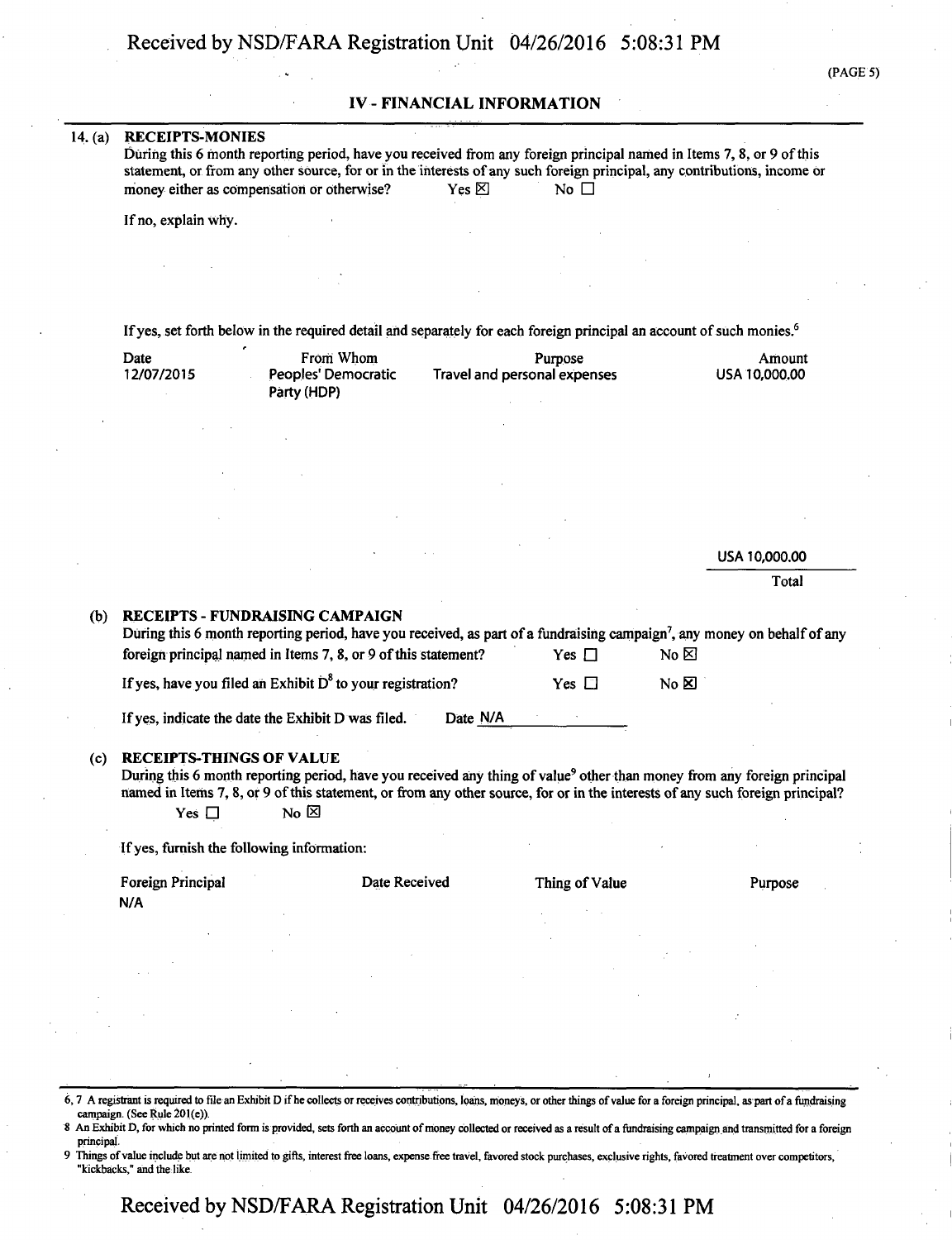(PAGE 6)

| (2)<br>N/A | (1) disbursed or expended monies in connection with activity on behalf of any foreign principal named in Items 7, 8, or<br>9 of this statement? Yes $\Box$<br>No $\boxtimes$<br>No $\boxtimes$<br>transmitted monies to any such foreign principal?<br>$Yes \Box$<br>If no, explain in full detail why there were no disbursements made on behalf of any foreign principal.<br>If yes, set forth below in the required detail and separately for each foreign principal an account of such monies, including<br>monies transmitted, if any, to each foreign principal.<br>To Whom<br>Purpose<br>Amount | 15. (a)<br>DISBURSEMENTS-MONIES |                                                |  |  |
|------------|--------------------------------------------------------------------------------------------------------------------------------------------------------------------------------------------------------------------------------------------------------------------------------------------------------------------------------------------------------------------------------------------------------------------------------------------------------------------------------------------------------------------------------------------------------------------------------------------------------|---------------------------------|------------------------------------------------|--|--|
|            |                                                                                                                                                                                                                                                                                                                                                                                                                                                                                                                                                                                                        |                                 | During this 6 month reporting period, have you |  |  |
|            |                                                                                                                                                                                                                                                                                                                                                                                                                                                                                                                                                                                                        |                                 |                                                |  |  |
|            |                                                                                                                                                                                                                                                                                                                                                                                                                                                                                                                                                                                                        |                                 |                                                |  |  |
|            |                                                                                                                                                                                                                                                                                                                                                                                                                                                                                                                                                                                                        |                                 |                                                |  |  |
|            |                                                                                                                                                                                                                                                                                                                                                                                                                                                                                                                                                                                                        |                                 |                                                |  |  |
|            |                                                                                                                                                                                                                                                                                                                                                                                                                                                                                                                                                                                                        |                                 |                                                |  |  |
|            |                                                                                                                                                                                                                                                                                                                                                                                                                                                                                                                                                                                                        |                                 |                                                |  |  |
|            |                                                                                                                                                                                                                                                                                                                                                                                                                                                                                                                                                                                                        |                                 |                                                |  |  |
|            |                                                                                                                                                                                                                                                                                                                                                                                                                                                                                                                                                                                                        |                                 |                                                |  |  |
|            |                                                                                                                                                                                                                                                                                                                                                                                                                                                                                                                                                                                                        |                                 |                                                |  |  |
| Date       |                                                                                                                                                                                                                                                                                                                                                                                                                                                                                                                                                                                                        |                                 |                                                |  |  |
| N/A        |                                                                                                                                                                                                                                                                                                                                                                                                                                                                                                                                                                                                        |                                 |                                                |  |  |
|            |                                                                                                                                                                                                                                                                                                                                                                                                                                                                                                                                                                                                        |                                 |                                                |  |  |
|            |                                                                                                                                                                                                                                                                                                                                                                                                                                                                                                                                                                                                        |                                 |                                                |  |  |

Total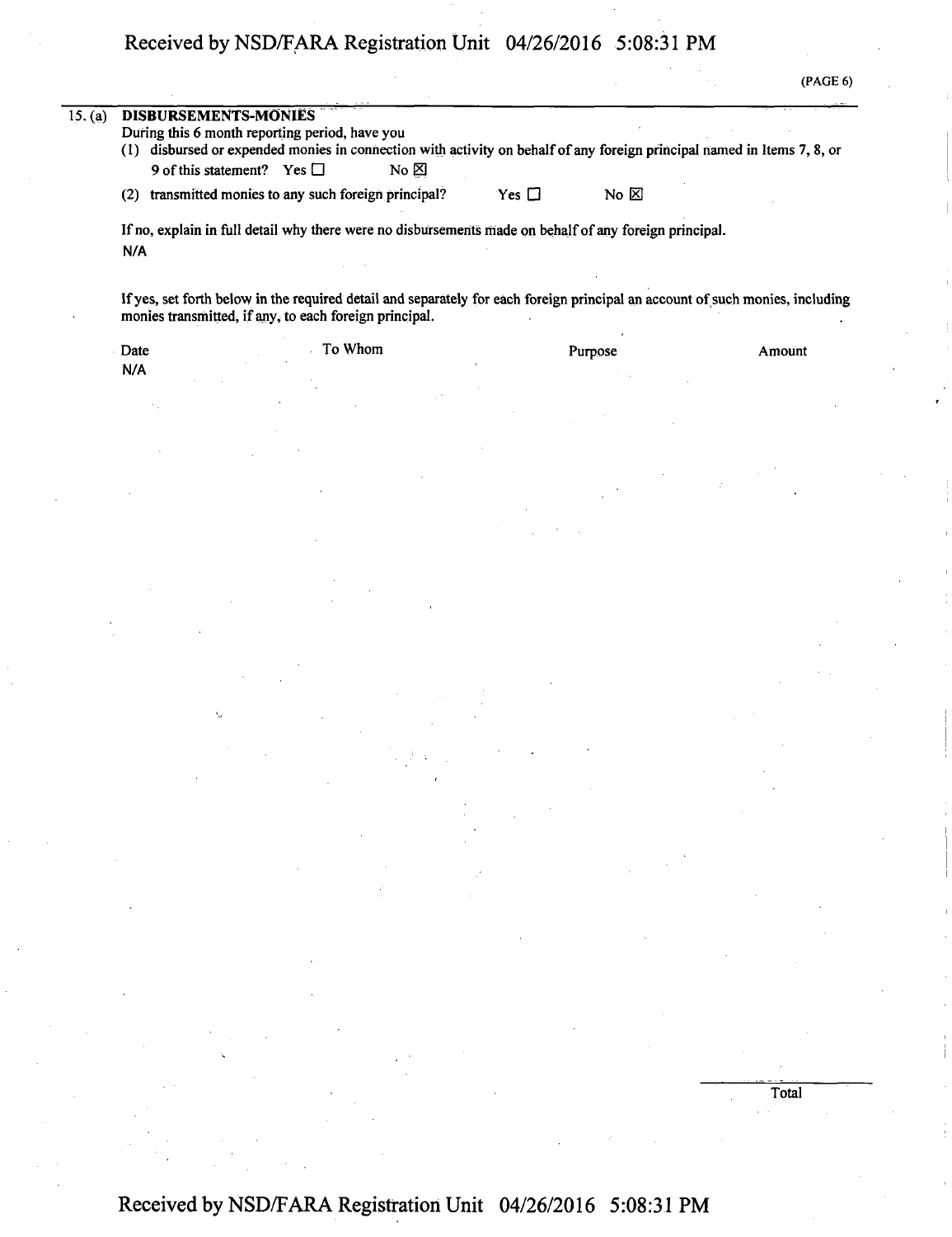#### **(b) DISBURSEMENTS-THINGS OF VALUE**

(PAGE 7)

During this 6 month reporting period, have you disposed of anything of value<sup>10</sup> other than money in furtherance of or in connection with activities on behalf of any foreign principal named in Items 7, 8, or 9 of this statement?

 $Yes \Box$  No  $\boxtimes$ 

If yes, furnish the following information:

| 14<br>Date<br>N/A<br>$\sim$ | $\sim$<br>Recipient | Foreign Principal | Thing of Value | Purpose |
|-----------------------------|---------------------|-------------------|----------------|---------|
| $\cdot$                     | $\sim$              |                   |                |         |
|                             |                     |                   |                | 14.1    |
|                             | $\sim$              |                   |                |         |
| $\bullet$                   | $\sim$              | $\sim$            |                |         |

### **(c) DISBURSEMENTS-POLITICAL CONTRIBUTIONS**

During this 6 month reporting period, have you from your own funds and on your own behalf either directly or through any other person, made any contributions of money or other things of value<sup>11</sup> in connection with an election to any political office, or in connection with any primary election, convention, or caucus held to select candidates for political office?

 $Yes \Box$  No  $\boxtimes$ 

If yes, furnish the following information:

**N/A** 

Date Amount or Thing of Value Political Organization or Candidate Location of Event

10,11 Things of value include but are not limited to gifts, interest free loans, expense free travel, favored stock purchases, exclusive rights, favored treatment over competitors, "kickbacks," and the like.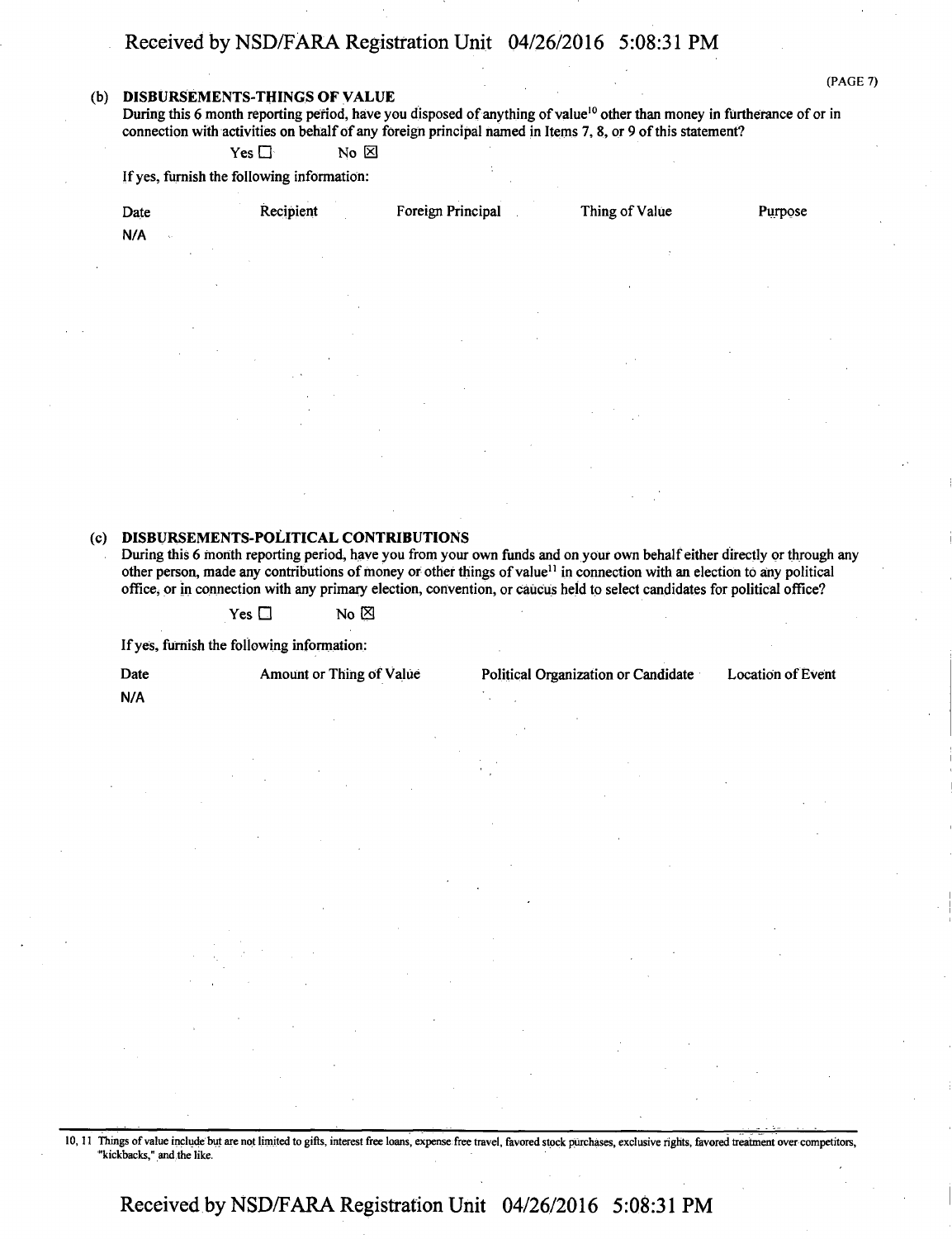**V - INFORMATIONAL MATERIALS** 

(PAGE 8)

| 16. (a) During this 6 month reporting period, did you prepare, disseminate or cause to be disseminated any informational materials? <sup>12</sup><br>Yes $\square$<br>No $\boxtimes$                                                                                                                                                                                                                                                                                                                                                                                                                        |                                                          |                                                                                                                                                                                                                                      |
|-------------------------------------------------------------------------------------------------------------------------------------------------------------------------------------------------------------------------------------------------------------------------------------------------------------------------------------------------------------------------------------------------------------------------------------------------------------------------------------------------------------------------------------------------------------------------------------------------------------|----------------------------------------------------------|--------------------------------------------------------------------------------------------------------------------------------------------------------------------------------------------------------------------------------------|
| If Yes, go to Item 17.                                                                                                                                                                                                                                                                                                                                                                                                                                                                                                                                                                                      |                                                          |                                                                                                                                                                                                                                      |
| (b) If you answered No to Item 16(a), do you disseminate any material in connection with your registration?                                                                                                                                                                                                                                                                                                                                                                                                                                                                                                 |                                                          |                                                                                                                                                                                                                                      |
| No $\boxtimes$<br>Yes $\Box$                                                                                                                                                                                                                                                                                                                                                                                                                                                                                                                                                                                |                                                          |                                                                                                                                                                                                                                      |
| If Yes, please forward the materials disseminated during the six month period to the Registration Unit for review.                                                                                                                                                                                                                                                                                                                                                                                                                                                                                          |                                                          |                                                                                                                                                                                                                                      |
| 17. Identify each such foreign principal.                                                                                                                                                                                                                                                                                                                                                                                                                                                                                                                                                                   |                                                          |                                                                                                                                                                                                                                      |
| N/A                                                                                                                                                                                                                                                                                                                                                                                                                                                                                                                                                                                                         |                                                          |                                                                                                                                                                                                                                      |
|                                                                                                                                                                                                                                                                                                                                                                                                                                                                                                                                                                                                             |                                                          |                                                                                                                                                                                                                                      |
|                                                                                                                                                                                                                                                                                                                                                                                                                                                                                                                                                                                                             |                                                          |                                                                                                                                                                                                                                      |
|                                                                                                                                                                                                                                                                                                                                                                                                                                                                                                                                                                                                             |                                                          |                                                                                                                                                                                                                                      |
|                                                                                                                                                                                                                                                                                                                                                                                                                                                                                                                                                                                                             |                                                          |                                                                                                                                                                                                                                      |
| 18. During this 6 month reporting period, has any foreign principal established a budget or allocated a specified sum of money to<br>finance your activities in preparing or disseminating informational materials?                                                                                                                                                                                                                                                                                                                                                                                         |                                                          | Yes $\Box$<br>$No \n{\boxtimes}$                                                                                                                                                                                                     |
|                                                                                                                                                                                                                                                                                                                                                                                                                                                                                                                                                                                                             |                                                          |                                                                                                                                                                                                                                      |
| If yes, identify each such foreign principal, specify amount, and indicate for what period of time.<br>N/A                                                                                                                                                                                                                                                                                                                                                                                                                                                                                                  |                                                          |                                                                                                                                                                                                                                      |
|                                                                                                                                                                                                                                                                                                                                                                                                                                                                                                                                                                                                             |                                                          |                                                                                                                                                                                                                                      |
|                                                                                                                                                                                                                                                                                                                                                                                                                                                                                                                                                                                                             |                                                          |                                                                                                                                                                                                                                      |
|                                                                                                                                                                                                                                                                                                                                                                                                                                                                                                                                                                                                             |                                                          |                                                                                                                                                                                                                                      |
|                                                                                                                                                                                                                                                                                                                                                                                                                                                                                                                                                                                                             |                                                          |                                                                                                                                                                                                                                      |
| 19. During this 6 month reporting period, did your activities in preparing, disseminating or causing the dissemination of informational<br>materials include the use of any of the following:                                                                                                                                                                                                                                                                                                                                                                                                               |                                                          |                                                                                                                                                                                                                                      |
| $\Box$ Radio or TV broadcasts                                                                                                                                                                                                                                                                                                                                                                                                                                                                                                                                                                               | $\Box$ Magazine or newspaper $\Box$ Motion picture films | $\Box$ Letters or telegrams                                                                                                                                                                                                          |
| $\Box$ Press releases<br>$\Box$ Advertising campaigns                                                                                                                                                                                                                                                                                                                                                                                                                                                                                                                                                       |                                                          | $\Box$ Pamphlets or other publications $\Box$ Lectures or speeches                                                                                                                                                                   |
| $\Box$ Other (specify)                                                                                                                                                                                                                                                                                                                                                                                                                                                                                                                                                                                      |                                                          |                                                                                                                                                                                                                                      |
| <b>Electronic Communications</b>                                                                                                                                                                                                                                                                                                                                                                                                                                                                                                                                                                            |                                                          |                                                                                                                                                                                                                                      |
| $\Box$ Email                                                                                                                                                                                                                                                                                                                                                                                                                                                                                                                                                                                                |                                                          |                                                                                                                                                                                                                                      |
| $\boxtimes$ Website URL(s): www.hdpus.org                                                                                                                                                                                                                                                                                                                                                                                                                                                                                                                                                                   |                                                          |                                                                                                                                                                                                                                      |
| $\Box$ Social media websites URL(s): Hdp in US                                                                                                                                                                                                                                                                                                                                                                                                                                                                                                                                                              |                                                          | <u>and the state of the state of the state of the state of the state of the state of the state of the state of the state of the state of the state of the state of the state of the state of the state of the state of the state</u> |
| $\Box$ Other (specify)<br>and the company of the company of the company                                                                                                                                                                                                                                                                                                                                                                                                                                                                                                                                     |                                                          |                                                                                                                                                                                                                                      |
| 20. During this 6 month reporting period, did you disseminate or cause to be disseminated informational materials among any of<br>the following groups:                                                                                                                                                                                                                                                                                                                                                                                                                                                     |                                                          |                                                                                                                                                                                                                                      |
| Public officials                                                                                                                                                                                                                                                                                                                                                                                                                                                                                                                                                                                            | Newspapers                                               | $\Box$ Libraries                                                                                                                                                                                                                     |
|                                                                                                                                                                                                                                                                                                                                                                                                                                                                                                                                                                                                             |                                                          |                                                                                                                                                                                                                                      |
| Legislators                                                                                                                                                                                                                                                                                                                                                                                                                                                                                                                                                                                                 | $\Box$ Editors                                           | $\Box$ Educational institutions                                                                                                                                                                                                      |
| Government agencies                                                                                                                                                                                                                                                                                                                                                                                                                                                                                                                                                                                         | $\Box$ Civic groups or associations                      | $\Box$ Nationality groups                                                                                                                                                                                                            |
| Other (specify)<br>ப                                                                                                                                                                                                                                                                                                                                                                                                                                                                                                                                                                                        |                                                          |                                                                                                                                                                                                                                      |
| 21. What language was used in the informational materials:                                                                                                                                                                                                                                                                                                                                                                                                                                                                                                                                                  |                                                          |                                                                                                                                                                                                                                      |
| $\boxtimes$ English                                                                                                                                                                                                                                                                                                                                                                                                                                                                                                                                                                                         | $\Box$ Other (specify) Kurdish and Turkish               |                                                                                                                                                                                                                                      |
| 22. Did you file with the Registration Unit, U.S. Department of Justice a copy of each item of such informational materials<br>disseminated or caused to be disseminated during this 6 month reporting period?                                                                                                                                                                                                                                                                                                                                                                                              |                                                          | $Y_{\text{es}}\Box$<br>$N_0$ 의                                                                                                                                                                                                       |
| 23. Did you label each item of such informational materials with the statement required by Section 4(b) of the Act?<br>Yes $\square$<br>No $\boxtimes$                                                                                                                                                                                                                                                                                                                                                                                                                                                      |                                                          |                                                                                                                                                                                                                                      |
| 12 The term informational materials includes any oral, visual, graphic, written, or pictorial information or matter of any kind, including that published by means of advertising,<br>books, periodicals, newspapers, lectures, broadcasts, motion pictures, or any means or instrumentality of interstate or foreign commerce or otherwise. Informational materials<br>disseminated by an agent of a foreign principal as part of an activity in itself exempt from registration, or an activity which by itself would not require registration, need not be<br>filed pursuant to Section 4(b) of the Act. |                                                          |                                                                                                                                                                                                                                      |
| Received by NSD/FARA Registration Unit 04/26/2016 5:08:31 PM                                                                                                                                                                                                                                                                                                                                                                                                                                                                                                                                                |                                                          |                                                                                                                                                                                                                                      |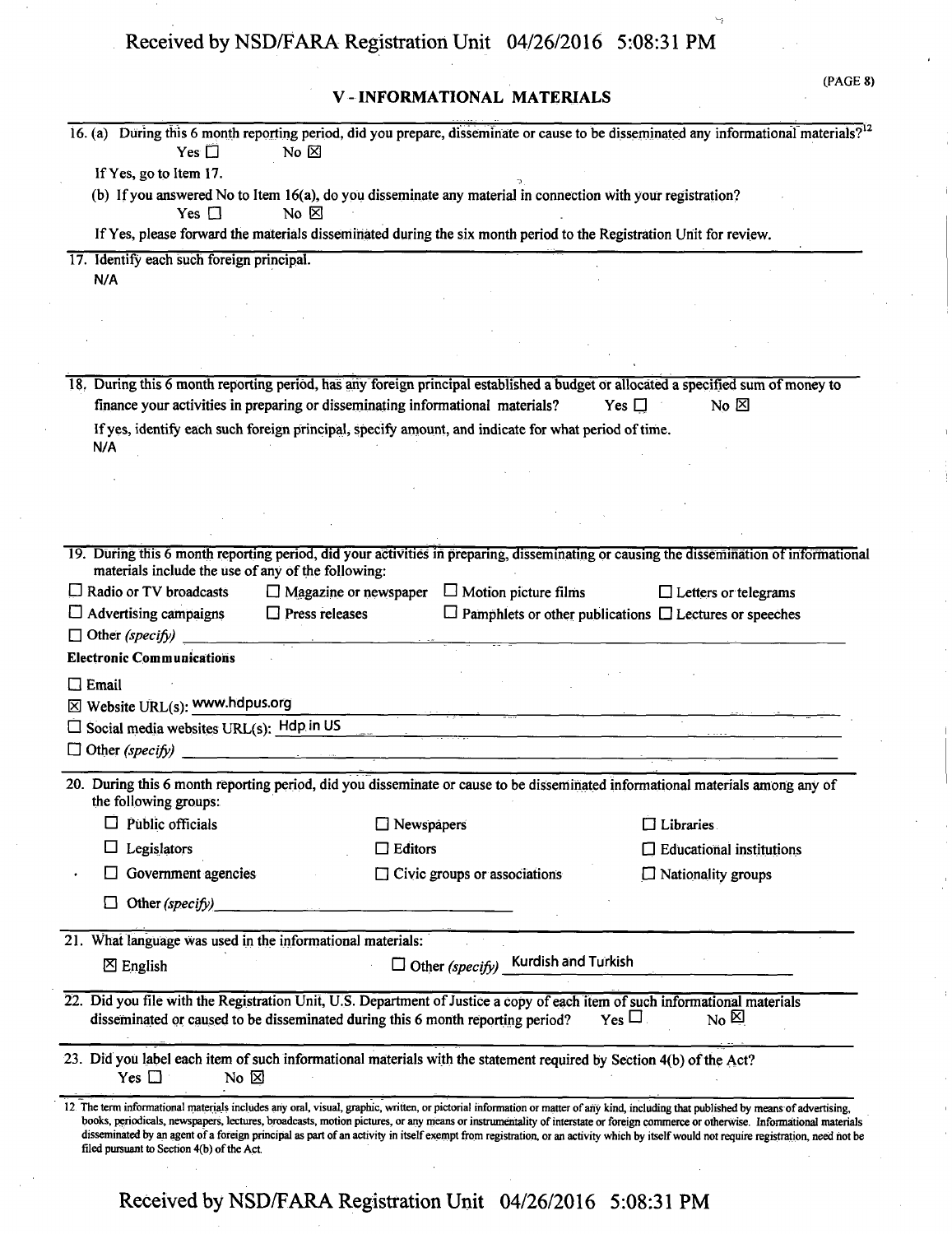#### **VI - EXECUTION**

**In accordance with 28 U.S.C. § 1746, the undersigned swear(s) or affirm(s) under penalty of perjury that he/she has (they have) read the information set forth in this registration statement and the attached exhibits and that he/she is (they are) familiar with the contents thereof and that such contents are in their entirety true and accurate to the best of his/her (their) knowledge and belief, except that the undersigned make(s) no representation as to truth or accuracy of the information contained in the attached Short Form Registration**  Statement(s), if any, insofar as such information is not within his/her (their) personal knowledge.

**(Date of signature) (Print or type name under each signature or provide electronic signature13)** 

**April 26,2016 /s/ Mehmet Yuksel eSigned** 

13 This statement shall be signed by the individual agent, if the registrant is an individual, or by a majority of those partners, officers, directors or persons performing similar functions, if the registrant is an organization, except that the organization can, by power of attorney, authorize one or more individuals to execute this statement on its behalf.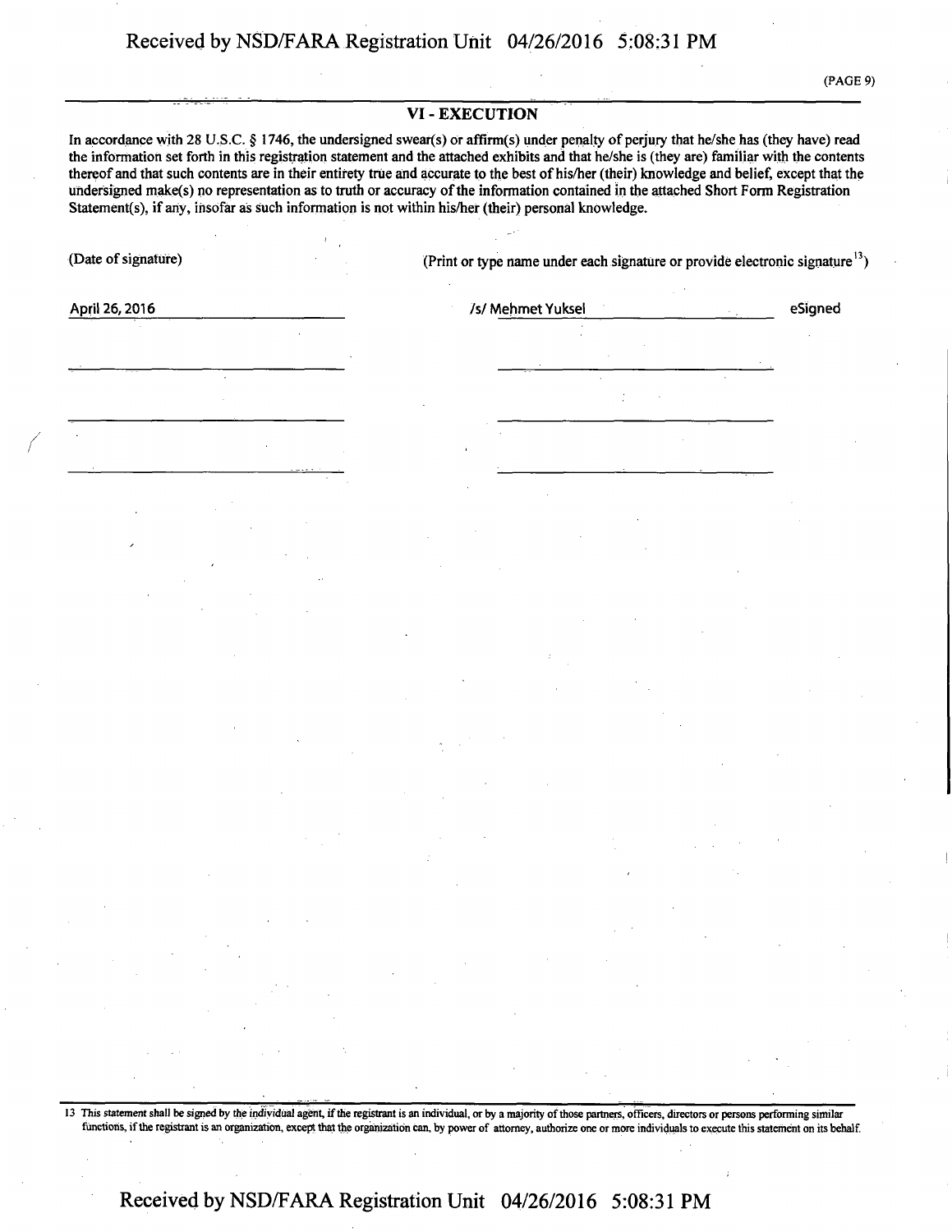## **ATTACMENT -ACTIVITIES UNDER QUESTIONS 11,12 AND 13 OF SUPPLEMENTAL STATEMENTS**

June 14th to December 15th, 2015: Out of US, traveled to Europe.

December 17th, 2015: Meeting with Akbar Shahid Ahmed, The Huffington Post reporter. The subject of discussion was about the violation against Kurds in Turkey and the situation of Rojava in Syria.

December 21st, 2015: Meeting with Kedenard M. Raymond, Turkey desk Officer, Office of Southern European Affairs U.S. Department of State. The discussion was on ongoing destruction and massacre done by President Erdogan and PM Davutoglu's government in Kurdistan of Turkey.

December 22nd, 2015: Meeting with David McFarland, legislative fellow of Senator Bob Menendez. The discussion was the history of the Rojava project, Turkey's actions, and the newly formed Syrian Democratic Council.

January 6, 2016 : Attending a conference organized by Seta Foundation on "Insight Turkey 5th Annual Conference: Turkish Foreign Policy After Elections"

January 8th, 2016: Meeting with Andreas Nicolaides, Deputy Chief of Mission at Embassy of the Republic of Cyprus. The discussion was about ongoing violation against Kurds in Turkey and the situation of Rojava in Syria.

January 13th, 2016: Lunch with Juan Pando, Attaché at Embassy of Spain. The discussion was about ongoing violation against Kurds in Turkey and the situation of Rojava in Syria.

January 13th, 2016: The meeting with Gauvin Tomas MACEK, Counselor — European and Eurasian Affairs Embassy of France. The discussion was about ongoing violation against Kurds in Turkey

January 20th, 2016: Participate to a roundtable meeting, as guest speaker, organized by The Center For American Progress on Roundtable on political situation in Turkey, the resumption of the Kurdish conflict, and the ongoing impact of the refugee crisis on Turkey and its relations with the EU.

January 25 to February 4, 2016: Out of US, traveled to Europe.

February 8th, 2016: The meeting With Amanda Sloat, Deputy Assistant Secretary, Philip Kosnett, Office Director for Southern Europe, Philip Kaplan, Office Director for Democracy, Rights and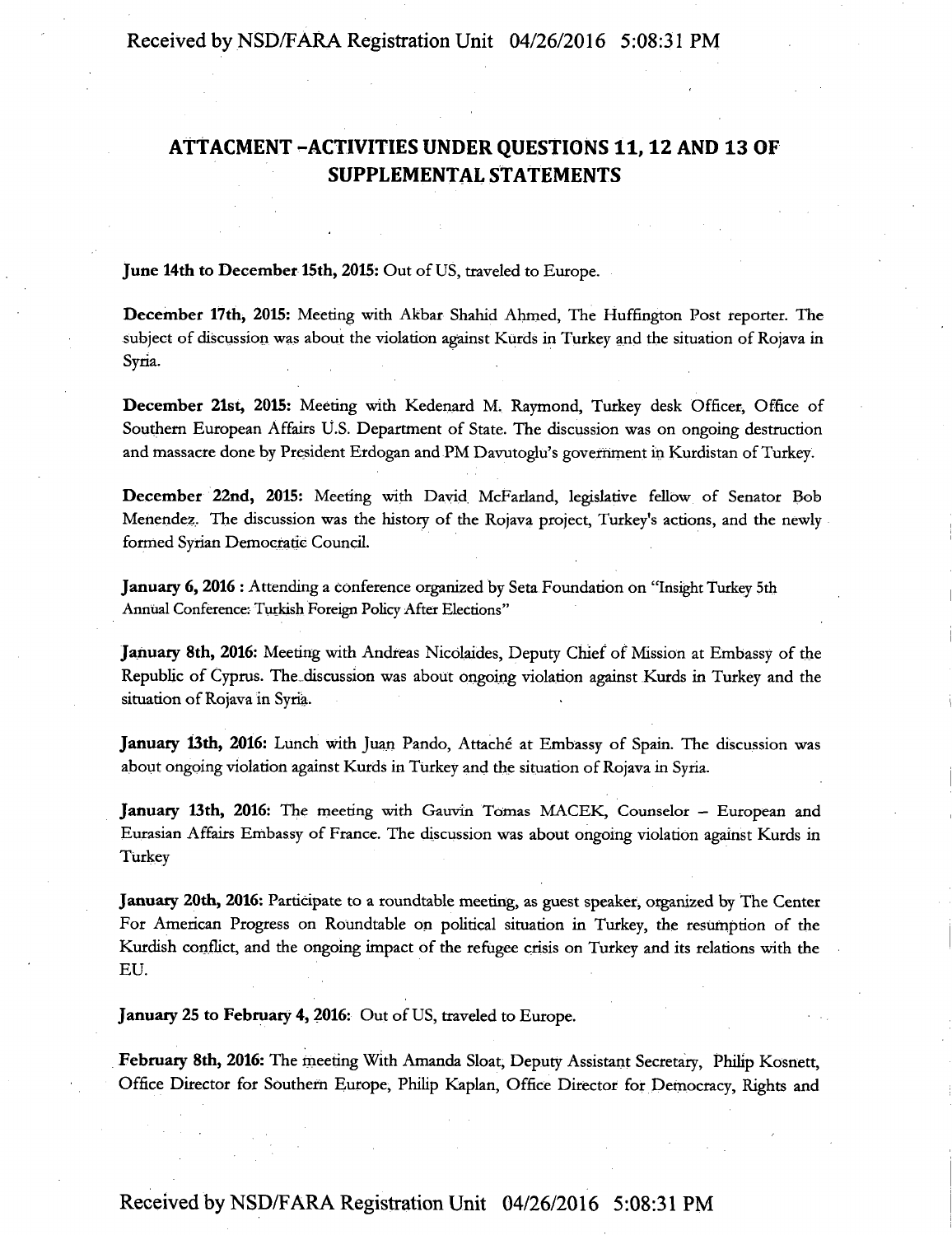Labor/Europe, at the State Department. The discussion was about ongoing anti democratically developments in Turkey and civil war in Kurdistan of Turkey.

February 9th, 2016: The meeting with Ambassador James Jeffery, discussion was about ongoing anti democratically developments in Turkey, civil war in Kurdistan of Turkey and ongoing situation in Rojava in Syria.

February 9th, 2016: The meeting with Congressman Ed Whithfield. The discussion was about ongoing anti democratically developments in Turkey, civil war in Kurdistan of Turkey and ongoing situation in Rojava in Syria.

February 9th, 2016: Organized a community meeting for Hisyar Ozsoy, Vice Co-chair of HDP and Osman Baydemir, HDP MP arid former Mayor of Diyarbakir metropolitan city, to meet with Kurdish Community in Greater DC area, to update the ongoing civil war in Kurdistan of Turkey" at Hilton Garden Inn Fairfax.

February 10th, 2016: The meeting with Congressman Steve Cohen discussed ongoing anti democratically developments in Turkey, civil war in Kurdistan, of Turkey and ongoing situation in Rojava in Syria.

February 10th, 2016: Attended to the even organized by Center for American Progress and the U.S. Association of Former Members of Congress, for a discussion of the latest political developments in Turkey with a visiting delegation of parliamentarians from the Peoples' Democratic Party (HDP). Osman Baydemir: HDP Member of Parliament from Sanhurfa, member of the Commission for EU Adaptation in the Grand National Assembly of Turkey and Hisyar Ozsoy: Co-chair of HDP, HDP Member of Parliament from Bingol, member of the Foreign Affairs Commission of the Grand National Assembly of Turkey.

February 10th, 2016: The meeting with Congressman Dana Rohrabacher The discussion was about, ongoing anti democratically developments in Turkey, civil war in Kurdistan of Turkey and ongoing situation in Rojava in Syria.

February 11th, 2016: The meeting with Congresswoman Tulsi Gabbard. The discussion was about ongoing anti democratically developments in Turkey, civil war in Kurdistan of Turkey and ongoing situation in Rojava in Syria.

February 11th, 2016: The meeting with Miroslav Jenca, Assistant Secretary General for Political Affairs United Nation, the discussed was, about ongoing anti democratically developments in Turkey, civil war in Kurdistan of Turkey

February 17th, 2016: The meeting with Christopher J. Mewett, Legislative Assistant to Senator Sheldon Whitehouse, discuss about ongoing civil war in Turkey against Kurds.